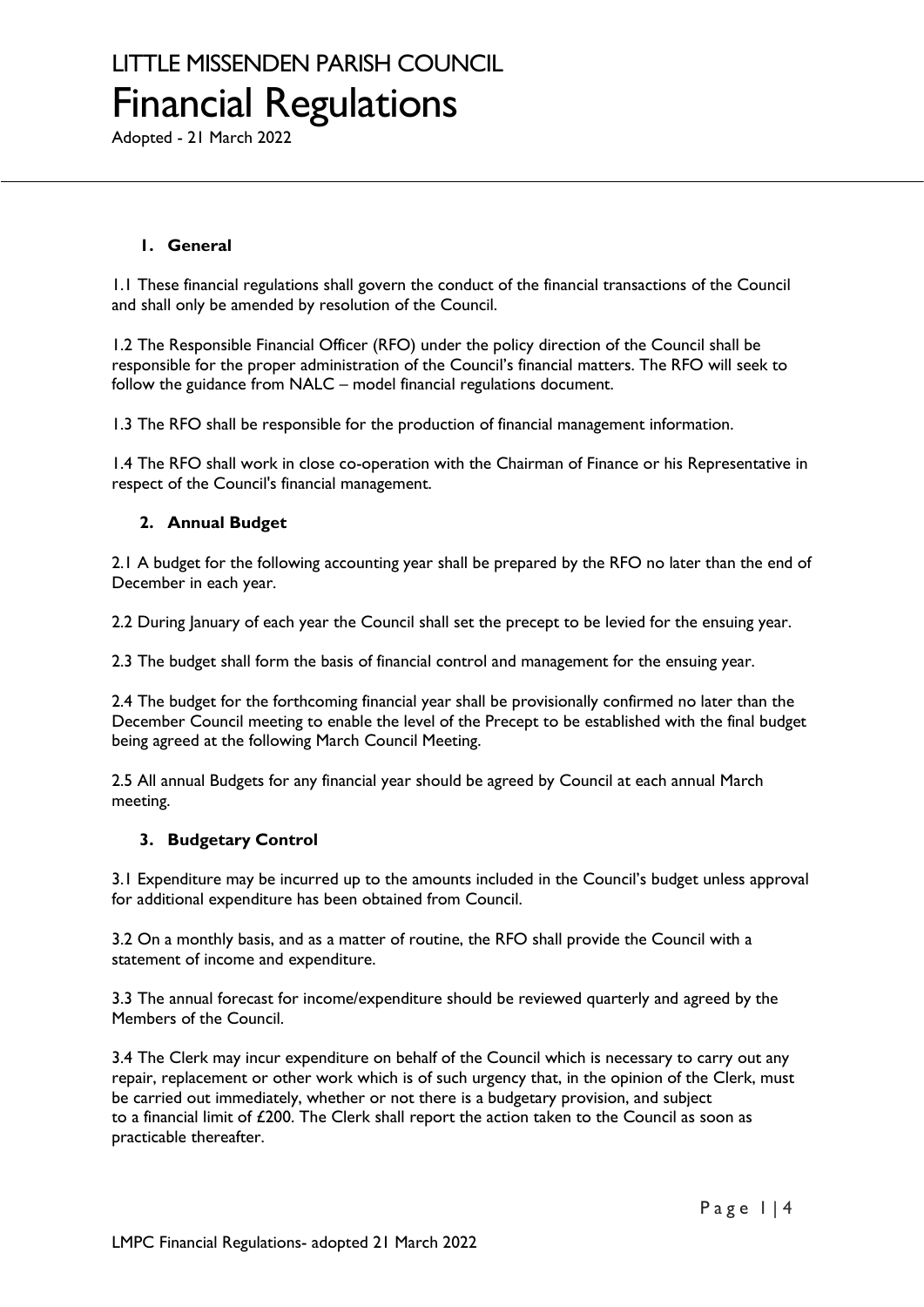Adopted - 21 March 2022

3.5 No expenditure shall be incurred in relation to any capital project and no contracts entered into or tender accepted involving expenditure of a capital nature unless the Council is satisfied that the necessary funds are available, or the requisite borrowing approval can be obtained.

## **4. Accounting and Audit**

4.1 All accounting procedures and financial records of the Council shall be determined by the RFO as required by the Accounts and Audit (England) Regulations 2011(si2011/817) or other statutory instruments which may supersede these regulations.

4.2 The RFO shall be responsible for completion of the annual accounts of the Council no later than 30th June and will submit the Annual Return to the External Auditor as determined by the External Auditor.

4.3 The RFO shall be responsible for maintaining an adequate and effective system of internal audit of the Council's accounting, financial and other operations in accordance with regulation 5 of the Accounts and Audit Regulations (England) 2011.

## **5. Banking Arrangements**

5.1 The Council's banking arrangements shall be made by the RFO and approved by Council.

5.2 Relevant invoices shall be presented to the Council and if in order shall be authorised for payment by a resolution of the Council.

5.3 Cheques drawn on the Council's bank accounts shall be signed by two authorised signatories.

5.4 Online Payments from the council's bank accounts shall be set up by a clerk and then authorised by two signatories.

## **6. Payments of Accounts.**

6.1 All payments shall be effected by cheque, online payment or by direct debit drawn on the Council's bankers.

6.2 All invoices for payment shall be examined, verified and certified by the RFO for presentation to Council for payment. Before such certification the RFO shall be satisfied that the works, goods or services to which the invoice relates have been received, carried out, examined and properly approved.

6.3 A prepaid debit card may be issued to clerks with varying limits. These limits will be set by the council. Transactions and purchases made will be reported to the council and authority for toppingup shall be at the discretion of the council.

## **7. Payments of Salaries and Wages**

7.1 It shall be the responsibility of the RFO to calculate payment of salaries and wages in accordance with the National Joint Council for Local Government Services rates in force and arrange for such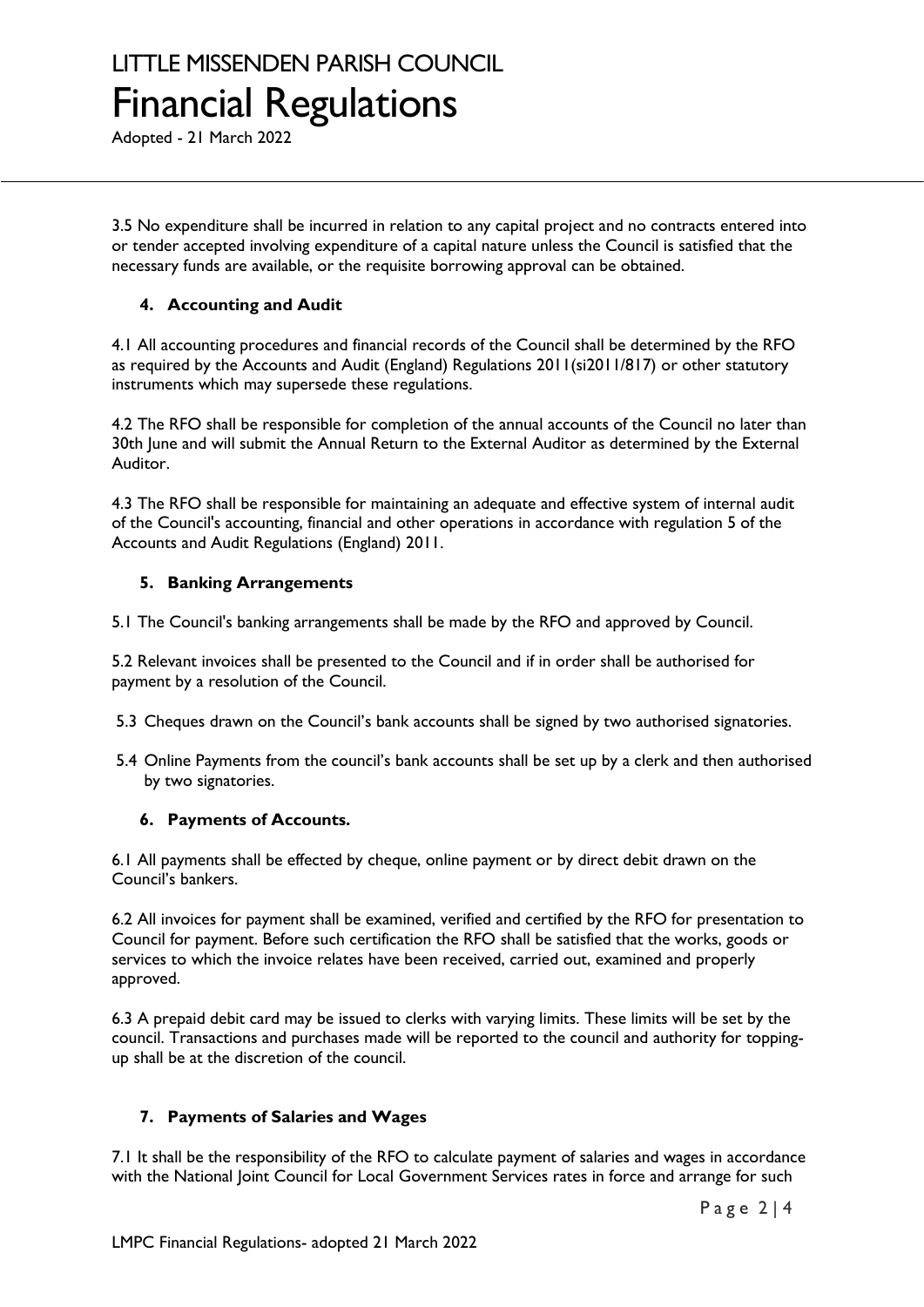Adopted - 21 March 2022

payment to be made via the Business Payments Service of the Council's banker. This should be approved by either the Chairman of the Council or the Chairman of Finance or their representatives.

7.2 Payment of salaries and payments of deductions from salary such as may be required to be made for tax, national insurance and pension contributions, or similar statutory or discretionary deductions must be made in accordance with the payroll records and on the appropriate dates stipulated in employment contracts, provided that each payment is reported to the next available council meeting.

#### **8. Loans and investments**

8.1 All loans and investments shall be negotiated by the RFO in the name of the Council and approved by the Council.

8.2 All investments of money under the control of the Council shall be solely in the name of the Council.

8.3 All borrowings shall be solely in the name of the Council.

8.4 All investment certificates and other documents relating thereto shall be retained in the custody of the RFO.

#### **9. Income**

9.1 The collection of all sums due to the Council shall be the responsibility of and under the supervision of the RFO.

9.2 Any bad debts should be reported to the Council for approval prior to being written off.

9.3 All sums received on behalf of the Council shall be banked with such frequency as the RFO considers necessary, and at least on a weekly basis.

#### **10. Contracts**

10.1 An invitation to tender shall state the general nature of the intended work or service to be provided and shall be required to be delivered in sealed envelopes. All tenders for the same work shall be opened at the same time by such persons as the Council shall direct

10.2 The Council shall set from time to time a financial limit for work to be carried out or service provided for which tenders shall be sought.

10.3 The Council shall not be obliged to accept the lowest or any tenders.

#### **11. Insurance**

11.1 The RFO shall be responsible for affecting all insurance and negotiating all claims against the Council's Insurers.